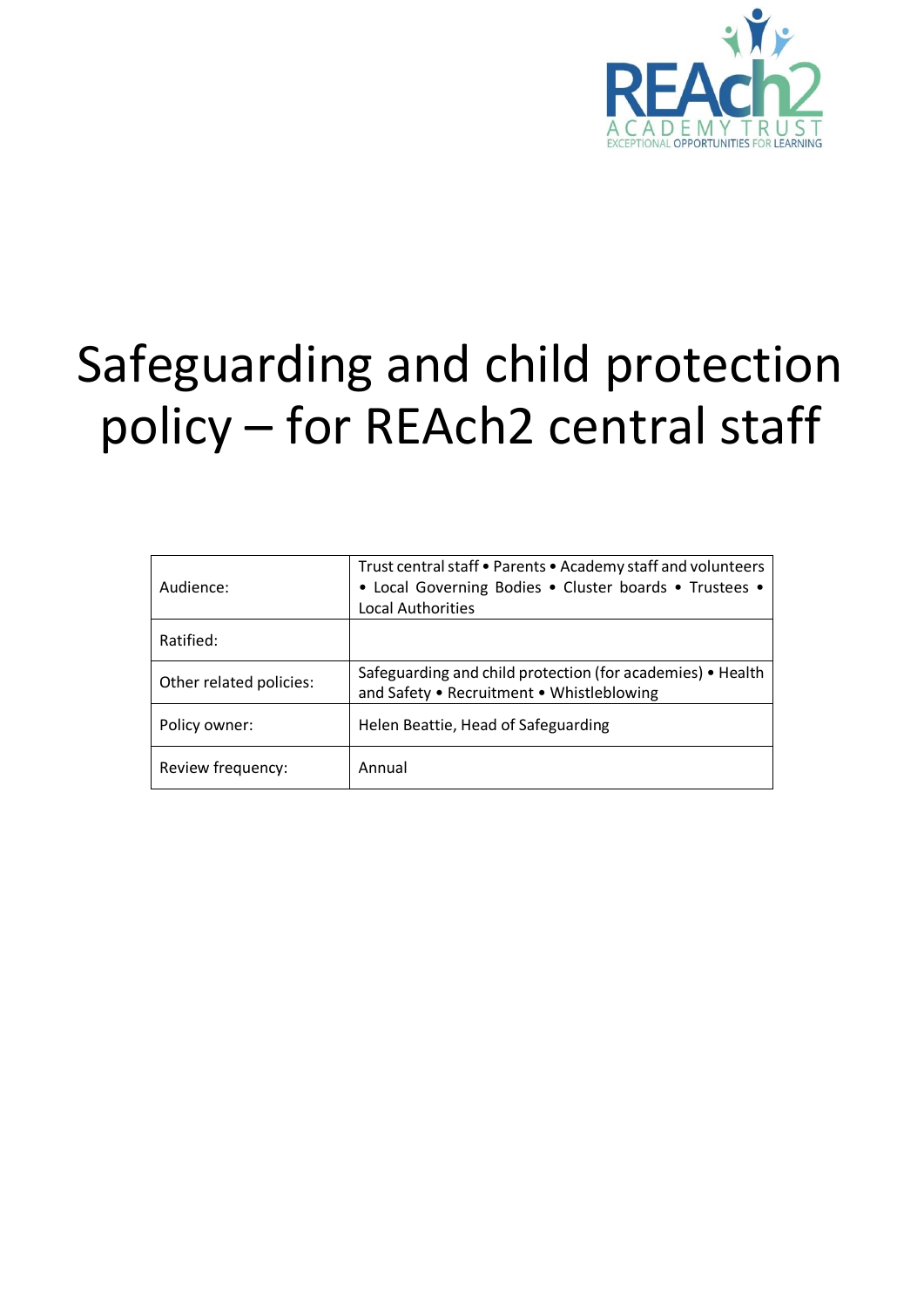

At REAch2, our actions and our intentions as school leaders are guided by our Touchstones.

| Integrity      | We recognise that we lead by example and if we want children to grow up to<br>behave appropriately and with integrity then we must model this behaviour            |
|----------------|--------------------------------------------------------------------------------------------------------------------------------------------------------------------|
| Responsibility | We act judiciously with sensitivity and care. We don't make excuses, but mindfully<br>answer for actions and continually seek to make improvements                 |
| Inclusion      | We acknowledge and celebrate that all people are different and can play a role in<br>the REAch2 family whatever their background or learning style                 |
| Enjoyment      | Providing learning that is relevant, motivating and engaging releases a child's<br>curiosity and fun, so that a task can be tackled and their goals achieved       |
| Inspiration    | Inspiration breathes life into our schools. Introducing children to influential<br>experiences of people and place, motivates them to live their lives to the full |
| Learning       | Children and adults will flourish in their learning and through learning discover a<br>future that is worth pursuing                                               |
| Leadership     | REAch2 aspires for high quality leadership by seeking out talent, developing<br>potential and spotting the possible in people as well as the actual                |

## **Contents**

|                                | Page      |
|--------------------------------|-----------|
|                                |           |
| POLICY OVERVIEW                | 3         |
|                                |           |
| POLICY PRINCIPLES IN DETAIL    | $4 - 5$   |
|                                |           |
| <b>IMPLEMENTATION</b>          | 7         |
|                                |           |
| <b>REVIEW</b>                  | 7         |
|                                |           |
| <b>ANNEXES</b>                 |           |
| Annex 1 - types of abuse       | $8 - 11$  |
| Annex 2 - managing allegations | $12 - 14$ |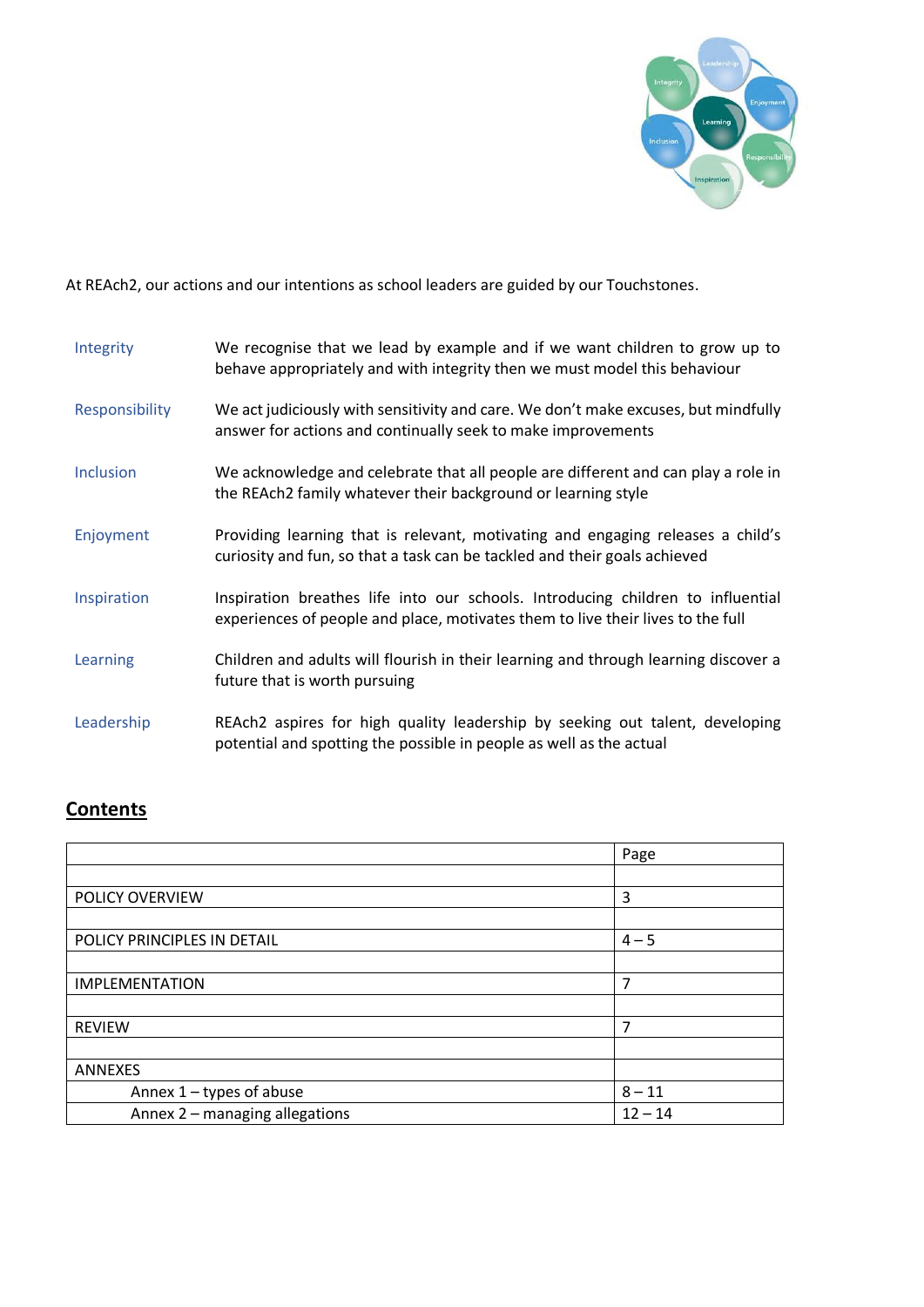#### **POLICY OVERVIEW**

## **Overarching principles**

We recognise that academies and academy personnel are in a unique position in their care of children. The responsibility for all staff to safeguard pupils and promote their welfare, as stated in Section 175 of the Education Act (2002), is one that is central to our ethos, our policies and our actions, and this responsibility extends to all staff in the REAch2 central team. All children are deserving of the highest levels of care and safeguarding, regardless of their individual characteristics or circumstances, and we are committed to applying this policy to ensure effective levels of safeguarding and care are afforded to all of our pupils. It is essential that all actions are taken first and foremost in the best interest of our pupils. This policy sets out guidance and procedures that our Trust will take to ensure appropriate action is taken in a timely manner to safeguard and promote the welfare of our pupils. Its contents are intended to be in accordance with all relevant Government guidelines and legislation.

## **Intended impact**

- To enable all pupils to feel safe and cared for whilst at academies in our Trust, and to ensure that they have a safe place and safe people to whom they can turn.
- To enable all adults involved with our trust to be fully equipped to fulfil their responsibilities in effectively promoting the safeguarding and welfare of all of our pupils.

## **Roles & responsibilities**

- Pupils will: adhere to academy rules regarding conduct and safe behaviour; report anything that worries them to a trusted adult.
- Parents/carers will: work collaboratively with academy staff to promote the safety of their children and of other pupils; support their academy to teach pupils about keeping safe by reinforcing key safety messages; report any safeguarding concerns regarding their own children or another pupil to the academy.
- Academies will: ensure that all pupils have a safe learning environment and are taught about how to keep safe; train and support all adults involved with their academy to appropriately identify and respond to any pupil at risk of harm; work collaboratively with parents and professional agencies to safeguard pupils.
- Governors will: ensure their academy's safeguarding policy is applied robustly throughout; review it regularly (annually at a minimum) to ensure the effectiveness and rigor of safeguarding practice at their academy.
- REAch2 central staff will: know, understand and follow the safeguarding procedures for each academy within which they work; undertake relevant regular training and updates to ensure their skills and knowledge support them to meet their safeguarding responsibility.
- REAch2 safeguarding team members will: advise and challenge academies and their staff to support them in deploying best practice to meet their statutory safeguarding responsibilities.

## **How this relates to national guidance & requirements**

Statutory safeguarding and child protection practice for schools and academies is outlined in the following legislation and documents, with which this policy intends to be in accordance:

- Legal: Section 175, Education Act (2002); Section 26, Counter Terrorism and Security Act (2015)
- Government: Working Together to Safeguard Children (2018); What to do if you're worried a child is being abused (2015); Keeping children safe in education (2021); Children missing education (2016); Sexual violence and sexual harassment between children in schools (2018); The designated teacher for looked after and previously looked after children (2018); Information Sharing, Advice for practitioners providing safeguarding services (2018); Teaching online safety in schools (2019); Relationships education, relationships and sex education, and health education (2019)
- Ofsted: Inspecting safeguarding in early years, education and skills settings (2019)

## **Key definitions**

Safeguarding and promoting the welfare of children is defined in Keeping Children Safe in Education (2021) as: *'protecting children from maltreatment, preventing impairment of children's mental and physical health or development, ensuring that children grow up in circumstances consistent with the provision of safe and effective care, and taking action to enable all children to have the best outcomes.'*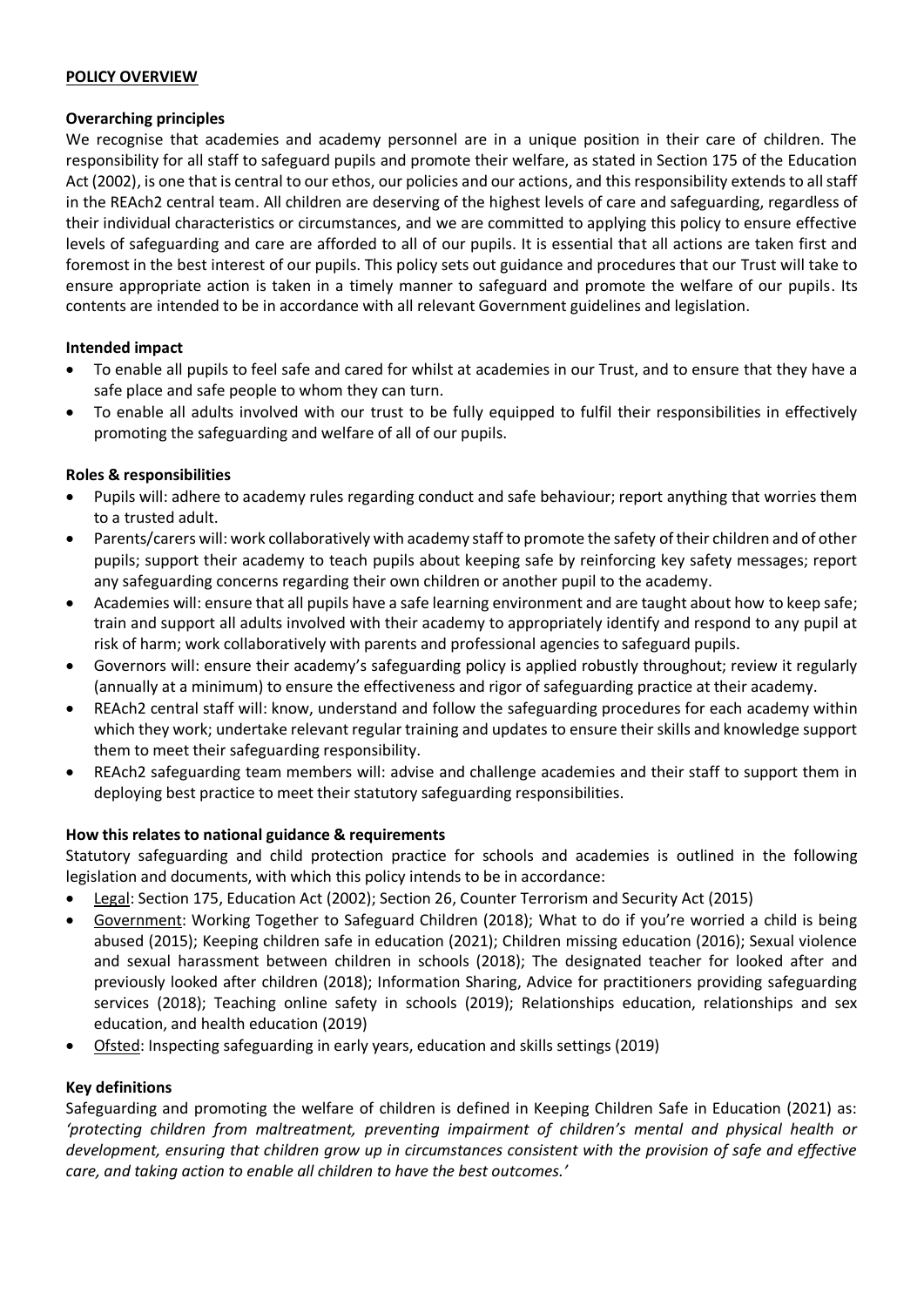## **POLICY PRINCIPLES IN DETAIL**

The role and responsibilities of the Designated Safeguarding Lead

- Each academy will appoint a senior member of staff from its leadership team to act as the Designated Safeguarding Lead (DSL) This person will coordinate all safeguarding and child protection procedures at our academy, including those related to online safety, and will take lead responsibility for this area, which will be specified in their job description.
- Each academy will also appoint one or more Deputy Designated Safeguarding Leads, who will be trained to the same level as the Lead, will have their Deputy Designated Safeguarding Lead role included in their job description, and to whom activities may be delegated.
- Central staff will familiarise themselves with the name and role of the Designated Safeguarding Lead, and of the Deputy Designated Safeguarding Leads, so that they know to whom any concerns about a pupil must be reported. This information can be ascertained by reading the academy's safeguarding and child protection policy (published on the academy website) or by asking a member of office staff upon arrival at the academy.
- During school hours, the Designated Safeguarding Lead or their Deputy will be available to discuss any safeguarding concerns, either in person or, in exceptional circumstances, via phone or other modes of communication.
- The Designated Safeguarding Lead and their Deputy will undergo suitable training, including Prevent training, to equip them with the skills and knowledge required to undertake their role, which will be updated at a minimum every two years; in addition, their skills and knowledge will be refreshed at regular intervals, annually at a minimum.
- The Designated Safeguarding Lead and their Deputy will ensure that all staff know and understand the safeguarding and child protection procedures at their academy, as well as knowing, and working effectively with, the local inter-agency procedures for assessment of early help needs and for referrals of suspected cases of abuse.
- The Designated Safeguarding Lead and their Deputy are expected to oversee and manage all referrals of suspected abuse that are made to Social Care, Police, Channel, and other agencies, and will also support and liaise with any academy and Trust staff who have either been involved in making such referrals or who have concerns about a pupil which may subsequently require a referral.
- The Designated Safeguarding Lead and their Deputy will maintain detailed and secure written or electronic records of any concerns and referrals, and all subsequent follow up actions/ communications.

## Induction and training

- Each new member of the central team will receive safeguarding induction as part of their 'on-boarding' induction programme. Policies and statutory information will also be shared during this process, and any policy updates will be shared during subsequent refresher sessions (see page 6, 'Implementation', for further information)
- Safeguarding training will be delivered by the approved online learning system (Flick) The child protection module is required to be completed within four weeks of starting work with REAch2. Training will be refreshed on an annual basis, and more frequently if the individual's role, or if changes to statutory safeguarding requirements, requires it. Additional training will also be given to central staff where the nature of the role being undertaken requires it, i.e. frequent contact with pupils.
- Safeguarding training for central staff will teach them, as a minimum, about the types of abuse, including specific safeguarding issues; the adult's role in recognising and responding to abuse; and the processes for recording and following up on any safeguarding concerns.

#### Types of abuse and specific safeguarding issues

- We recognise that adults working in our academies are in a unique position to recognise and respond to signs of abuse, and that these can take place and manifest in a variety of ways, including peer on peer.
- Induction training and refresher sessions will equip staff to understand the different types of abuse, including specific safeguarding issues such as Female Genital Mutilation and radicalisation, and support them to know how to respond to any safeguarding concerns.
- Annex 1, pages 8 11, details our approach to dealing with the risks posed by abuse, and how we identify and respond to any signs of abuse.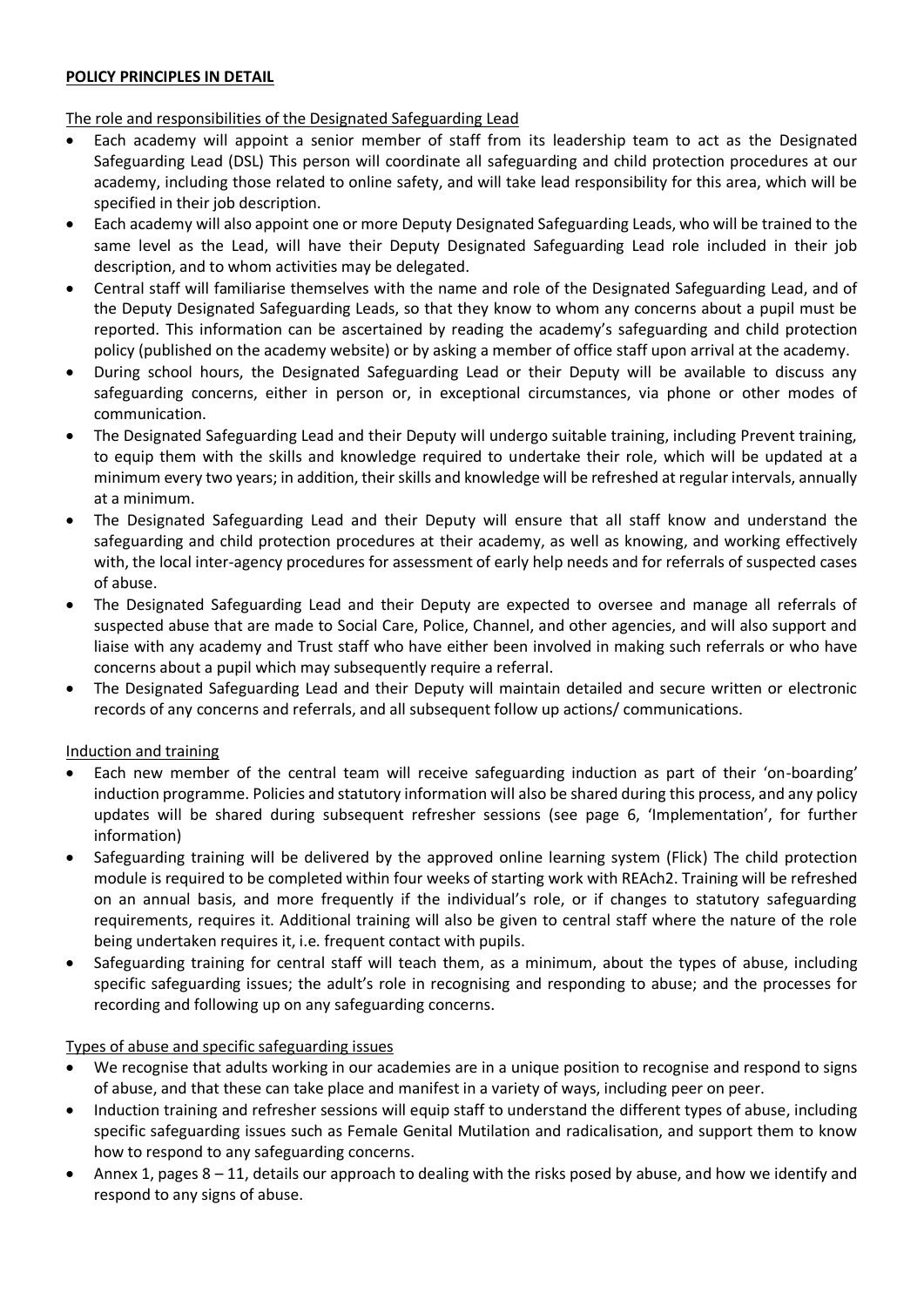Processes, procedures, and inter-agency liaison

- Each academy has a clear procedure for responding to any possible signs of abuse, as outlined in their safeguarding and child protection policy. It is the responsibility of each central team staff member to ask for a summary of key safeguarding information relevant to the academy that they are visiting upon arrival; this will typically take the form of a visitors' leaflet. Each academy's full safeguarding policy is available on academy websites, which should be consulted for further information and detail if required.
- If a member of the central team has a safeguarding concern about a pupil, they must ask to speak to the Designated Safeguarding Lead or, in their absence, a Deputy Designated Safeguarding Lead, to whom the concern must be reported. This must be done as soon as is practically possible, and under no circumstances should the reporting of a concern be delayed or withheld.
- Any safeguarding concern reported verbally to a Designated Safeguarding Lead or their Deputy will need to be recorded in writing on a safeguarding concern form. Further details about each academy's process for recording safeguarding concerns can be found in Annex 3 of their safeguarding and child protection policy.
- Upon receiving a concern which indicates a suspicion of abuse, the Designated Safeguarding Lead or their Deputy will follow local inter-agency procedures, local information sharing protocols and statutory/legal expectations in deciding if a referral to an external agency is warranted. It is important to note that whilst a referral would typically be made by the Designated Safeguarding Lead or their Deputy, any member of staff can make a referral. Further details about each academy's process for referring safeguarding concerns can be found in Annex 4 of their safeguarding and child protection policy.
- We recognise that early intervention when a child or family is starting to show signs of concern can be critical to ensure that the right help and support is sourced, preventing any further escalation of issues or a decline in the child's safety and wellbeing.
- In a case where a concern about a pupil does not suggest a risk of significant harm but they remain in need of additional support, the Designated Safeguarding Lead or their Deputy will liaise with parents and, with their permission, follow local Early Help Assessment guidelines in order to source the most appropriate support.
- If a member of the central team has any concerns about the way a concern that they have raised has been handled, they should address this in the first instance to the Headteacher. If resolution cannot be reached, the matter should be referred to the REAch2 Head of Safeguarding.

## Safer recruitment and the Single Central Record

- We recognise that it is critical to ensure that our pupils are taught and supported by adults who are safe to do so, and that we are responsible for promoting a culture of safety within our Trust and our academies by preventing unsafe adults from having access to them.
- In line with expected practice for safer recruitment, a minimum of one member of Trust staff who has undertaken REAch2 training in safer recruitment will be present on any interview panel when recruiting to the central team.
- A Single Central Record is maintained by the REAch2 HR team, detailing the required and relevant recruitment and vetting checks undertaken on all central team members and Trustees. This document is shared with our academies, and they retain a copy of it on their own academy Single Central Record for reference.
- Please see our Recruitment policy for further detail regarding our adherence to safer recruitment principles.

## Safer working practice

- All professionals working with children have a responsibility to keep them safe from harm, and it is important that anyone entering into any of our academies is aware of any behaviour that may be considered illegal, unsafe, unprofessional, and/or unwise in the context of working with children.
- Staff should be aware of the way they present to and communicate with children, including their dress and appearance. Staff need to be dressed and presented appropriately to enable them to safely undertake their role.
- REAch2 ID badges will be checked and cross referenced to the Single Central Record upon arrival to any academy; badges must be worn and remain visible at all times.
- Both verbal language and body language need to be considered carefully to ensure communication and its intentions are clear and unambiguous.
- All planned contact and/or communication with pupils must be agreed with a member of the academy's Senior Leadership Team in advance, and take place in an open space, clearly in view of a member of academy staff.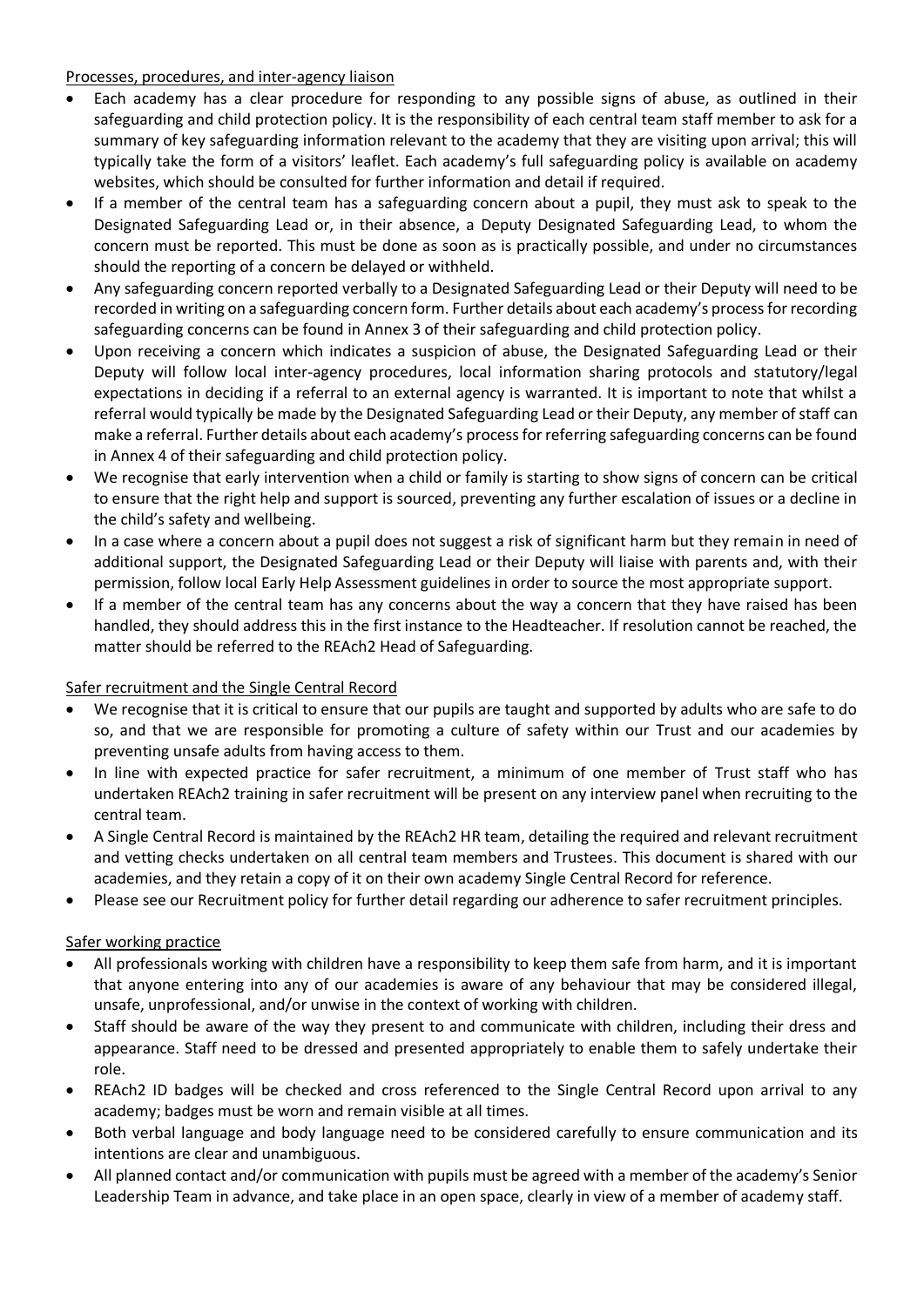- Mobile devices should be kept silent and stored out of sight when in any academy; if this is not possible, or if a mobile device is explicitly required during the course of your visit, then permission to do so must be sought from a member of the academy's Senior Leadership Team upon arrival.
- Staff should not use their mobile devices when working with pupils, nor should a pupil be allowed to use a staff member's mobile device under any circumstances.
- Please refer to the academy's Code of Conduct and pupil behaviour policy for expectations and specific guidance on adult behaviour in each setting.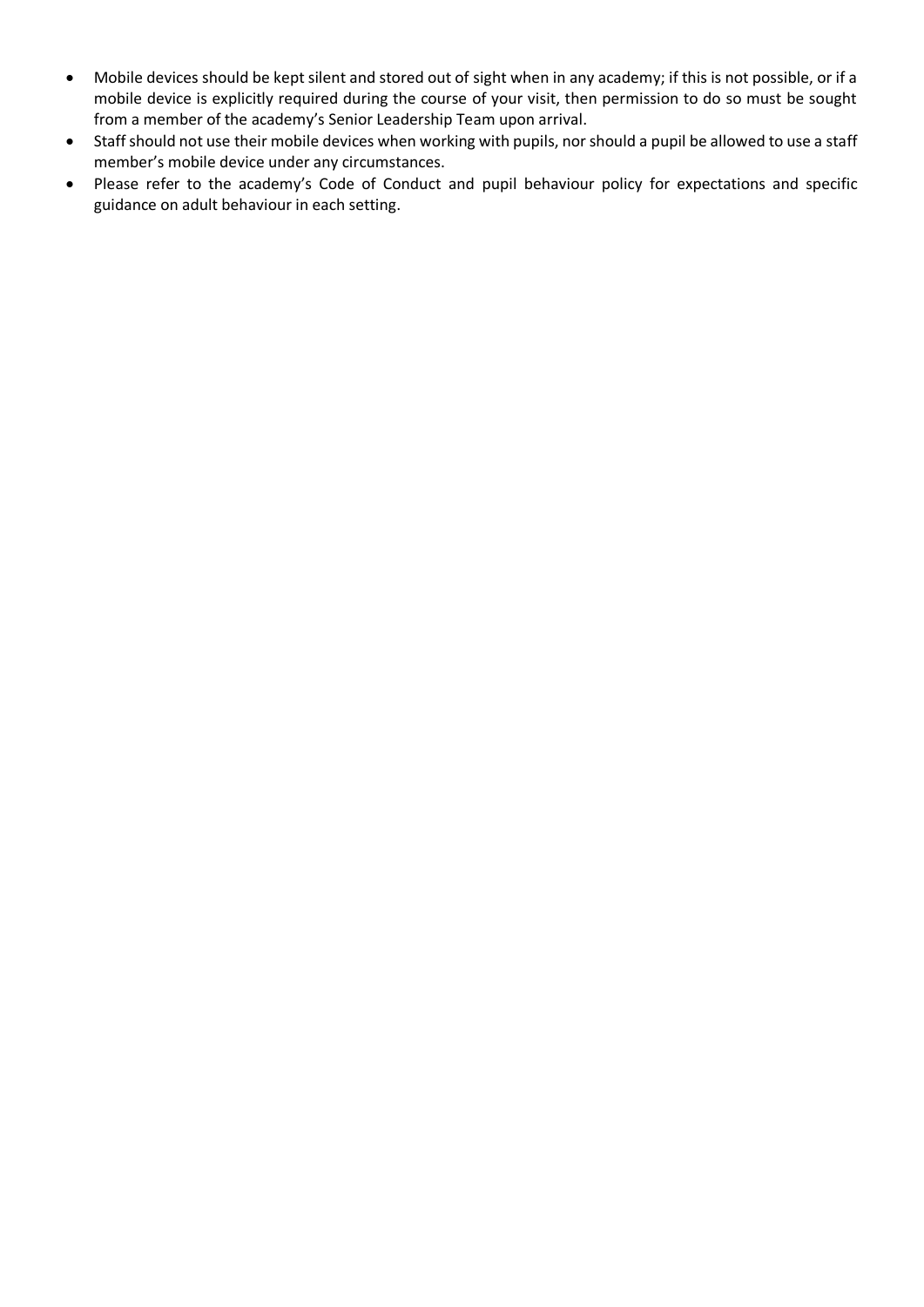#### **IMPLEMENTATION**

This policy applies to all adults within the REAch2 central team, including Trustees and non-Executives. It will be publically available on our Trust website, and will be available in paper form upon request. We will also make available and/or signpost all relevant statutory and legislation safeguarding and child protection documentation to staff for their reference.

At the beginning of the academic year, all central staff working directly with children will be issued with a copy of this policy together with Part 1 and Annex B of Keeping Children Safe in Education (2021) All central staff not working directly with children will be issued with a copy of this policy together with Annex A of Keeping Children Safe in Education (2021) in order to provide a better basis for these individuals to understand how to safeguard and promote the welfare of children. All staff will be required to sign a confirmation that they have received, read and understood these documents, and that they agree to abide by their contents.

Any new central team staff who join subsequent to the annual policy issue will receive a safeguarding induction, where they will be issued with a copy of this policy together with Part 1 and Annex B of Keeping Children Safe in Education (2021), if they work directly with children, or a copy of this policy together with Annex A of Keeping Children Safe in Education (2021), if they do not work directly with children. New staff will be required to sign a confirmation that they have received, read and understood these documents, and that they agree to abide by their contents.

Additionally, the REAch2 safeguarding team will support central staff and REAch2 academies in their implementation of this policy through the REAch2 safeguarding strategy. All members of this team have received Designated Safeguarding Lead training, and have been assessed to have the knowledge, skills and experience required to undertake this role.

Failure by any central staff member to implement this policy will be considered an act of misconduct, and will be dealt with in line with relevant Trust policies. Any concerns about compliance with this policy should be raised as a concern, in line with Annex Five of this policy.

#### **POLICY REVIEW**

The content of this policy will be reviewed by REAch2 Trustees annually as per statutory requirements, or sooner if required, i.e. in the case of a mid-year update to statutory guidance in Keeping Children Safe in Education.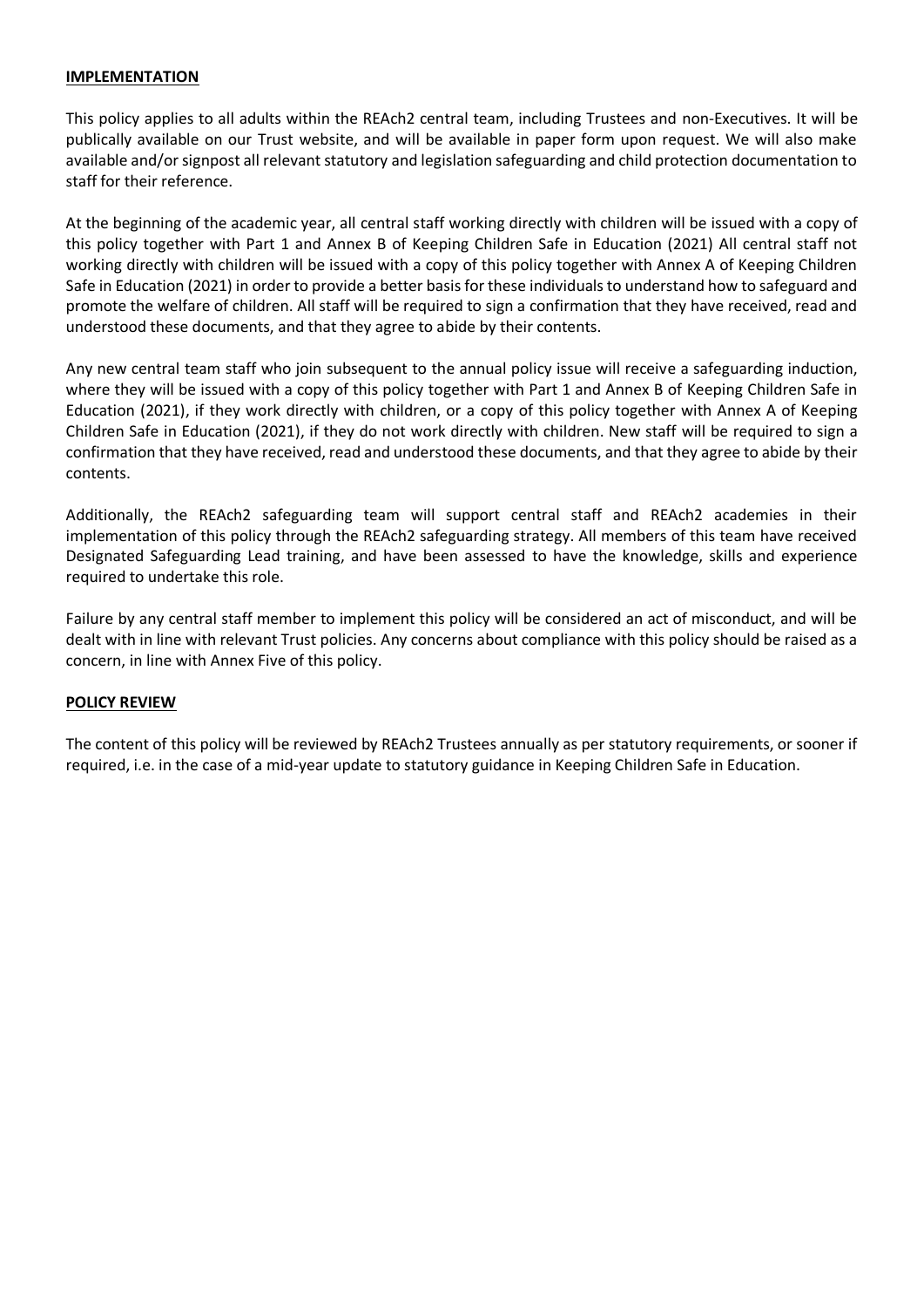## **ANNEX 1 – types of abuse**

We are aware that all children are potentially vulnerable to abuse. It can take place at home, in the academy environment, in the wider community and online; be committed by adults and by other children; be inflicted by people known to the child and by strangers; be a consequence of an act of deliberate harm and from failing to take necessary steps to prevent the child from coming to harm.

The four main types of abuse referred to in Keeping Children Safe in Education (2021), and a summary of their definitions, are:

- physical: may involve hitting, shaking, throwing, poisoning, burning or scalding, drowning, suffocating or otherwise causing physical harm to a child; physical harm may also be caused when a parent or carer fabricates the symptoms of, or deliberately induces, illness in a child
- emotional: the persistent emotional maltreatment of a child such as to cause severe and adverse effects on the child's emotional development; may involve conveying that they are worthless or unloved, inadequate, or valued only insofar as they meet the needs of another person, not giving them opportunities to express their views, deliberately silencing them or 'making fun' of what they say or how they communicate, age or developmentally inappropriate expectations being imposed, interactions that are beyond their developmental capability as well as overprotection and limitation of exploration and learning, or preventing them from participating in normal social interaction, seeing or hearing the ill-treatment of another, serious bullying (including cyberbullying), causing them frequently to feel frightened or in danger, or exploitation or corruption
- sexual: forcing or enticing a child or young person to take part in sexual activities, not necessarily involving a high level of violence, whether or not the child is aware of what is happening; may involve physical contact, including penetrative or non-penetrative acts, non-physical contact, grooming a child in preparation for abuse, and online sexual abuse
- neglect: the persistent failure to meet a child's basic physical and/or psychological needs, likely to result in the serious impairment of the child's health or development; may involve failure to provide adequate food, clothing and shelter, failure to protect a child from physical and emotional harm or danger, failure to ensure adequate supervision, failure to ensure access to appropriate medical care or treatment, and failure to meet a child's basic emotional needs

High quality training, which is regularly updated, ensures all adults involved with our academies are familiar with the definitions of abuse, actions that constitute each of the four categories, and the signs of each type of abuse, including online, so that pupils who may be in need of help or protection are appropriately identified.

In addition to the above, we recognise that there are a number of specific safeguarding issues that require special consideration due to their complex nature. All staff and volunteers working directly with pupils will be issued with a copy of Part 1 and Annex B of Keeping Children Safe in Education (2021), containing the full outline of specific safeguarding issues, and their accompanying guidance documents and resources, with which they are expected to be familiar.

#### **Children potentially at greater risk of harm**

- We recognise that children who have a Social Worker may have needed this due to abuse, neglect, and complex family circumstances, and that this potentially leaves them vulnerable to further harm. We also recognise that research shows that children who have a Social Worker, or have had a Social Worker, are at risk of lower educational outcomes than their peers.
- When we are alerted to a pupil in our academy having a Social Worker, the Designated Safeguarding Lead will inform central staff working in the academy if required and on a case-by-case basis in order to ensure the best interests of the pupil are being considered with regards to their safety, welfare and educational outcomes.

#### **Peer on peer abuse**

- Some children may abuse their peers, which can manifest in many ways, including bullying, physical abuse, sexual abuse, harassment and violence, 'sexting', upskirting, and initiation/hazing. Peer on peer abuse of all types can take place inside and outside of our academies, and can be face to face or online.
- Harmful or abusive behaviour, including that which is of a sexualised nature, between pupils in our academies is not tolerated: we do not believe that it is to be expected, or to be accepted. We recognise that peer on peer abuse, particularly that which is sexual, is more likely to see boys as perpetrators and girls as victims; staff will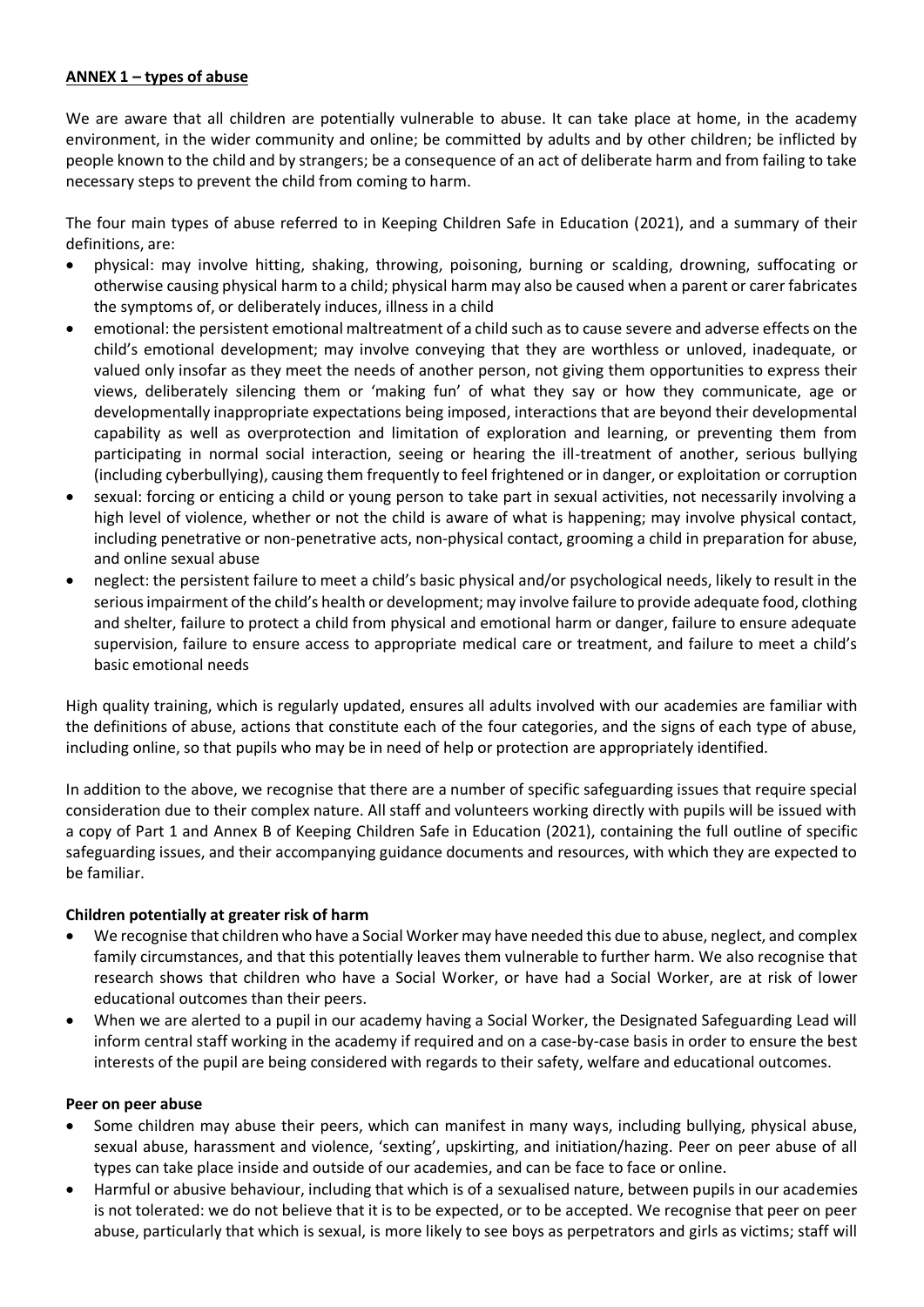be alert to this, but will ensure that all incidents of peer on peer abuse are taken equally seriously, regardless of the nature, identity or gender of the perpetrator and victim/s.

- With regards to peer on peer sexual abuse, we are aware of the outcomes of Ofsted's 2021 rapid review, and understand the importance of adopting an attitude of 'it is happening here' amongst our Trust and academy leaders and staff, regardless of whether there have been any specific reports from our pupils, in order to promote and embed a culture of constant awareness and vigilance.
- Any report of peer on peer abuse will be swiftly investigated by academy staff, recorded and responded to in line with the academy's behaviour and anti-bullying policies, and, in the case of sexual abuse, in line with Part Five of Keeping Children Safe in Education (2021) Where appropriate, this may include sanctions, separation or change of class, exclusion, referral to Early Help, Social Care and/or Police. Victim/s will be reassured, and both victim/s and perpetrator/s will receive appropriate support and guidance to safeguard and protect them and to ensure that their wellbeing is being promoted.
- Academies will use their curriculum to minimise the risk of peer on peer abuse taking place. This will help pupils understand, age-appropriately, what abuse is, and what the academy's policy and expectations are of their behaviour and conduct to each other, reassuring them that any concerns they have will be taken seriously and encouraging them to tell a trusted adult if someone is behaving in a way that makes them feel uncomfortable or unsafe.

## **Gangs, youth violence, and serious violent crime**

- We recognise that children are vulnerable, at any age, to being drawn into a gang environment and/or being targeted as perpetrators or victims of violence to others. Risk factors for such activity, including frequent absence from school and exclusion, will be considered in our application of our academy's attendance and behaviour policies.
- We understand the positive impact that education, and spotting and responding to early warning signs of gang behaviour and violence, can have on affecting a positive outcome for a child and for building resilience to gang culture.
- We will be vigilant to any signs of our pupils being drawn into, or affected by, gangs, youth violence, and serious violent crime, and academies will work with local agencies to safeguard any perpetrators and/or victims.

## **Exploitation, including child criminal exploitation (CCE) and child sexual exploitation (CSE)**

- It is understood that any child of any age is vulnerable to the risks of exploitation, including child criminal and child sexual exploitation, and that this risk is not limited to older children or adolescents. Children can be exploited by adults, but children can also be used to exploit other children. Exploitation can take place online as well as face to face. We recognise that both girls and boys can be exploited, both criminally and sexually, and that the experience of girls and boys, as well as the indicators of the risk they are facing, may differ.
- We are alert to the signs and indicators of a pupil becoming at risk of, or subject to, all forms of exploitation, including but not limited to: gang and violence-related activity; criminal and anti-social behaviour; going missing from education; underage and/or illegal sexual activity; risky behaviour, including behaviour online.
- In addition, we are alert to the signs and indicators of a pupil becoming at risk of, or subject to, exploitation for the purposes of county lines, a term used to describe exportation of illegal drugs by criminal networks between different locations in the UK. This includes, but is not limited to: going missing from education; awareness, knowledge and use of alcohol and illegal substances.
- In our academies, the Designated Safeguarding Lead is the named professional for issues related to exploitation, and will work with local agencies as required to safeguard pupils at risk of, or subject to, exploitation.

#### **Children with family members in prison, and children in the court system**

- We recognise the significant impact that a parent being in prison can have on a child's outcomes, academically, emotionally and financially.
- We also recognise that children can be required to give evidence in court, either as victims or as witnesses, and that this is an experience likely to have a significant impact on them.
- Both of the above issues require bespoke support to ensure that the impact on the child's wellbeing is minimised. Academies will seek appropriate professional support for any of our pupils who are in these circumstances, and ensure that pastoral provision actively supports and monitors their progress.

#### **Domestic abuse**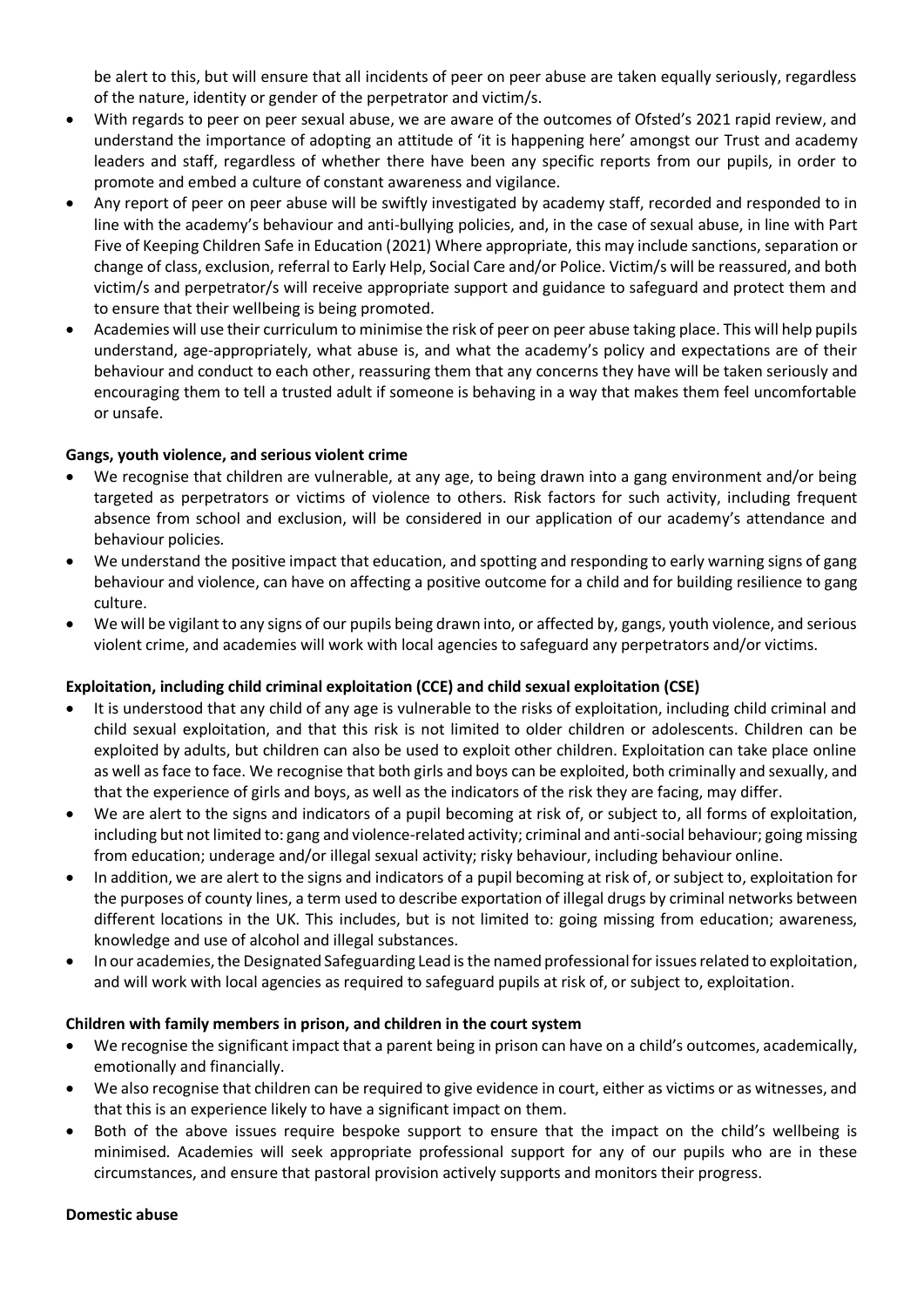- Seeing, hearing or experiencing domestic abuse, defined as controlling, coercive, threatening, violent and abusive behaviour between partners, ex-partners and family members, poses a serious risk to children, and we recognise the serious and long lasting impact it can have on their wellbeing. Children experiencing domestic abuse are now recognised in law as victims.
- Training will support our staff to know and understand the types of domestic abuse, including physical, emotional, and financial, its risks, regardless of whether the child has been physically injured or not, and to recognise any incident of domestic abuse witnessed or experienced by our pupils as a potential safeguarding issue. Where necessary, academies will work with local agency professionals to respond to any reported incidents of domestic abuse.

## **Homelessness**

- We recognise that homelessness, and the risk of homelessness, places a child's welfare at significant risk, being at risk of poverty, exploitation, and becoming missing from education, amongst others.
- Timely intervention when a risk of homelessness is first identified is critical in preventing a situation from escalating and homelessness becoming a reality. Academies will work closely with families identified to be at risk, and with professional from relevant local agencies, to put appropriate measures into place to minimise the risk of homelessness.

## **'Honour based' abuse, including Female Genital Mutilation, Breast Ironing and Forced Marriage**

- 'Honour based' abuse refers to actions committed under a belief of protecting or defending the honour of a family or community. Regardless of the motivation or circumstances, we recognise that these acts are illegal and abusive, and should be responded to as such.
- We are aware of, and will adhere to, the legal duty placed on teachers to notify the Police of any confirmed cases of Female Genital Mutilation carried out on a girl under the age of 18.
- We are alert to the signs and indicators of a pupil being at risk of 'honour based' abuse, and academies will work with local agencies as required to safeguard these pupils.

## **Radicalisation**

- Under the Counter Terrorism and Security Act (2015) academies are required to have 'due regard to the need to prevent people from being drawn into terrorism', otherwise known as the 'Prevent duty'.
- We are alert to the signs and indicators of a pupil showing signs of radicalisation and of being at risk of being drawn into terrorism, and academies will work with local agencies and the Channel programme as required to safeguard these pupils.
- In our academies, the Designated Safeguarding Lead is the named professional for radicalisation, who has an appropriate knowledge of the risks associated with the local area and is aware of the local referral processes for raising a Prevent concern.
- We recognise that a broad and balanced curriculum will support pupils in developing resilience to extremist ideology; therefore, learning opportunities will promote pupils' spiritual, moral, cultural, mental and physical development, prepare them for the opportunities, responsibilities and experiences of life, promote community cohesion and British values, and provide a safe space in which they can understand, discuss and learn to challenge sensitive topics.

#### **Children Missing Education**

- We recognise that a child missing from education can be an indicator of abuse or neglect, including a risk of exploitation, 'honour based' abuse and radicalisation, as outlined above.
- In our academies, robust procedures are in place for monitoring and responding to pupil attendance, as outlined in each academy's Attendance policy, including, where possible, recording more than one emergency contact for each pupil.
- In line with Children Missing Education (2016) and Local Authority procedures, academies will work with local agencies and make timely referrals as required to ensure that circumstances where children are missing from education are swiftly and appropriately responded to.

## **Elective Home Education**

 We are alert to the possible risks posed to children if they are removed from school roll by their parents to be educated at home, especially if they are vulnerable, have a Social Worker or have SEND.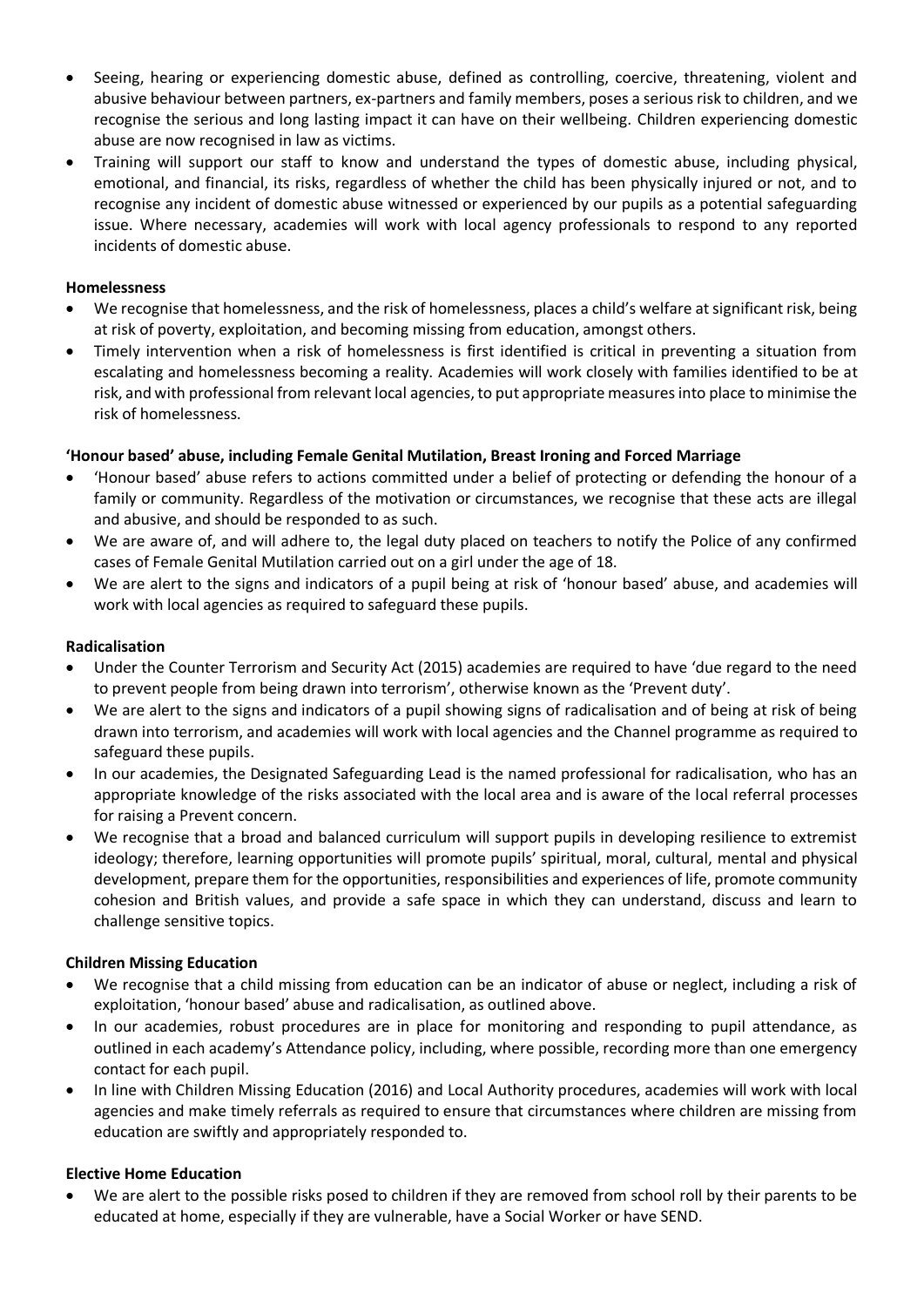- We will work with parents and colleagues in our Local Authority and other relevant local agencies to ensure that due consideration has been given by all to what is in the best interests of the child.
- We will follow Local Authority procedures to notify of any child who is removed off school roll where a parent has indicated their decision to home educate.

## **Online safety**

- Technology has become a significant risk factor in safeguarding children, and we recognise our responsibility to protect our pupils from the risks of inappropriate content and contact from inappropriate people, as well as educating them about how to conduct themselves safely online.
- Staff in our academies are alert to the risks posed to pupils via their use of technology, typically referred to as 'the four Cs' (content: harmful or illegal content; contact: harmful online interaction with other users; conduct: personal online behaviour that causes harm or increases the risk of harm; commerce: risks such as online gambling or phishing) Staff receive appropriate training to support them in ensuring that any online risks are swiftly identified and responded to, in line with our behaviour policy as required, and escalated to local agencies for additional support as required.
- The Computing curriculum, together with assemblies and other learning opportunities, will equip our pupils with the necessary knowledge and skills to take best advantage of the many opportunities that technology brings whilst acting safely and responsibly whilst using technology. It will take into account all of the guidance contained within Annex D of Keeping Children Safe in Education (2021) to ensure that pupils are sufficiently protected and educated with regards to online safety.

## **Children with Special Education Needs and Disabilities (SEND)**

- We recognise that pupils with SEND, including those with physical and mental health conditions, face additional challenges in keeping safe, and that they may be subject to increased risk by virtue of their special need or disability. Their physical and emotional needs, behaviour, mood, difficulties with communication, and proneness to isolation and to bullying all make them more vulnerable to abuse, and more vulnerable to abuse being overlooked or ascribed to a different cause.
- Staff working with pupils with SEND who are non-verbal or have limited communication will be particularly vigilant of potential signs of abuse, such as changes in mood and behaviour, suspicious marks, etc, and will promptly respond to these signs by following the safeguarding procedures detailed above.
- Academies will ensure that pupils with SEND receive appropriate pastoral provision, which, if necessary, may be additional to that provided to non-SEND pupils, and that they are taught in a way that is appropriate to their developmental stage about keeping safe and about sharing any worries or concerns with a trusted adult.
- Use of 'reasonable force', referring to use of physical contact to control or restrain a pupil, is sanctioned in schools when it is being used to safeguard. The additional vulnerabilities of pupils with SEND in the use of reasonable force is known and understood, and our academies are committed to reducing the risk posed to these pupils and limiting the need for use of reasonable force through pastoral support and behaviour management systems.
- From time to time, pupils with SEND may need to receive additional support, or part-time/full-time education, from an Alternative Provision so that their needs can best be met. Academies will take responsibility for assuring themselves that the policies and procedures for keeping children safe at the Alternative Provision, including those relating to safeguarding and to safer recruitment, are sufficiently robust and are in line with statutory expectations.

## **Looked After Children, and previously Looked After Children**

- Children are most commonly taken into care following abuse or neglect; consequently, pupils who are Looked After or previously Looked After, including those who have been adopted from care or are subject to care orders, can be vulnerable as a result of their historical experiences, as well as with their current care arrangements.
- Each academy will appoint a Designated Teacher, who is responsible for monitoring the progress and wellbeing of all Looked After Children, and for liaising with both academy staff and professionals from external agencies to ensure appropriate provision to meet their academic, developmental and welfare needs. The Designated Teacher will also be responsible for monitoring the progress and wellbeing of all previously Looked After Children, ensuring that they have appropriate provision to meet their needs.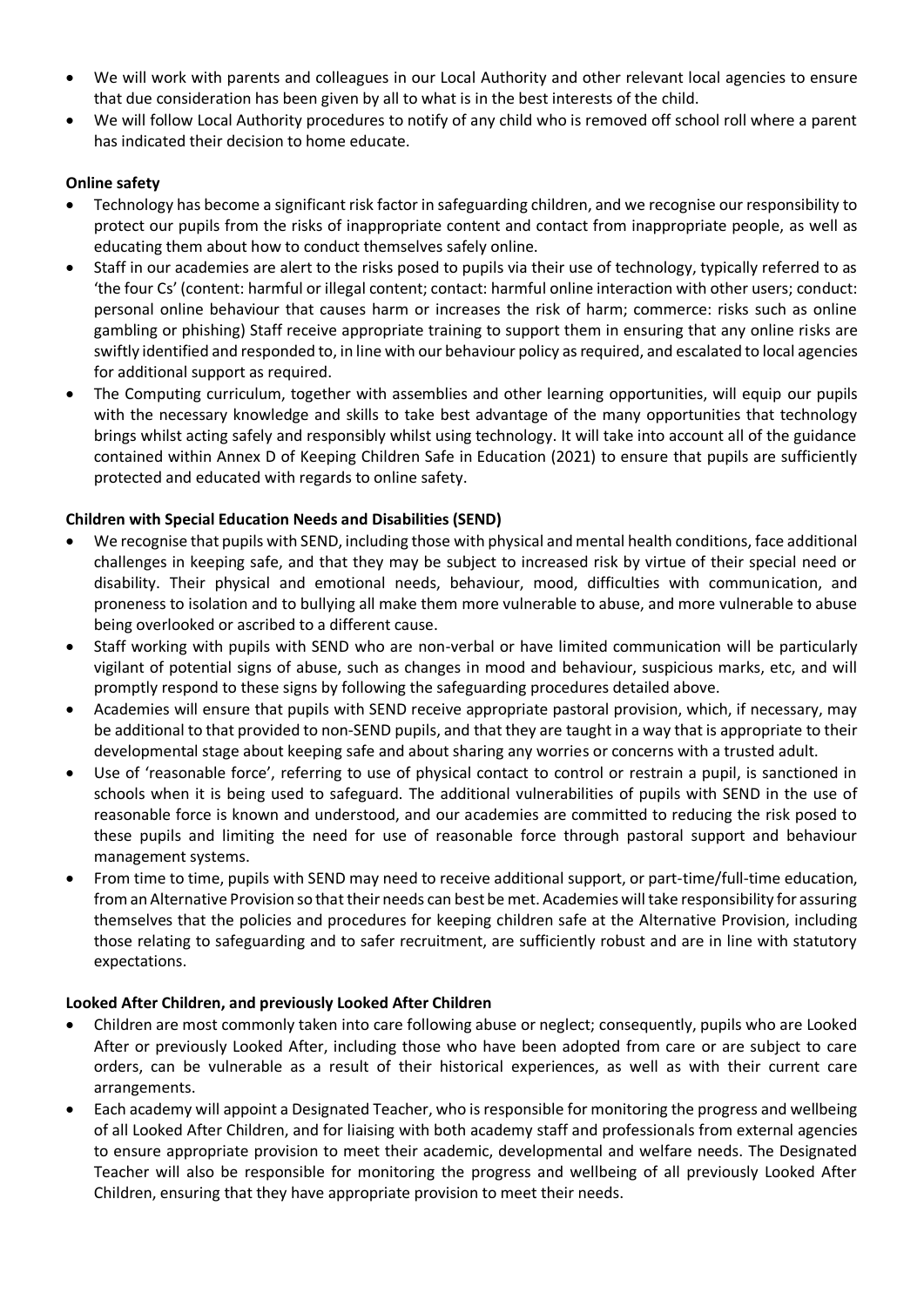## **ANNEX 2 – managing allegations**

Keeping Children Safe in Education (2021) defines an allegation of abuse against an adult in a school or academy as any case in which it is alleged that an adult (including employed staff, supply staff and volunteers) has:

- behaved in a way that has harmed a child, or may have harmed a child
- possibly committed a criminal offence against or related to a child
- behaved towards a child or children in a way that indicates he or she would pose a risk of harm to children
- behaved or may have behaved in a way that indicates they may not be suitable to work with children

This policy is designed to work in full accordance with the statutory guidelines set out within Part Four, Keeping Children Safe in Education (2021) which describes the expected process for managing allegations in detail. Headteachers, members of the school and REAch2 Senior Leadership Teams, including Deputy Directors of Education, and Chairs of Governors will familiarise themselves with this document, plus any guidance specific to the Local Authority where any concern is raised; however, key principles are summarised below.

## **Staff awareness**

- All central staff will be issued with this policy, which is intended not only to support them in adopting safe practice in their work with children but also to advise on how to report any concerns about the conduct of a colleague or any practice in an academy which they feel is unsafe for our pupils.
- Additionally, all staff and volunteers are signposted to the Ofsted Whistleblower Helpline, 0300 123 3155, and to the NSPCC Whistleblowing Advice helpline, 0800 028 0285.
- Visitors to the academy, including contractor and agency staff, will be provided with relevant information in line with the academy's policy on visitors.

## **Low level concerns**

- We recognise that, at times, a concern about an adult's conduct towards pupils may not be serious enough to be considered as an allegation, but that it nonetheless indicates a concern.
- For the purposes of this policy, a low level concern is defined as a concern relating to behaviour that is inconsistent with an academy's Code of Conduct, but does not meet the threshold for an allegation of abuse, as outlined in Keeping Children Safe in Education (2021) and copied above.
- We understand the importance of creating a culture of openness and transparency, where any concern, no matter how small, is shared and dealt with appropriately. Such a culture supports us to identify and address any emerging or inappropriate behaviour at an early stage, minimising the risk of abuse and reinforcing clear professional boundaries.
- Central staff are required to report any low level concern about the conduct of any adult working in our academy to the academy's Designated Safeguarding Lead or the Headteacher. In the event that the concern is about the Headteacher, this should be reported to the Deputy Director of Education and Chair of Governors.
- All staff are encouraged to recognise any occasion where their own behaviour may be seen as a low level concern by others, and to make a self-report accordingly.
- Upon receipt of a low level concern, the Designated Safeguarding Lead or the Headteacher will take timely and proportionate action to discuss and address this with the person concerned in order to correct the issue at an early stage. The Trust safeguarding and HR teams are available to support with this process if required. If at any stage the Designated Safeguarding Lead or the Headteacher assess that there is a risk of harm to pupils, they will follow the process outlined below for reporting a safeguarding concern.
- The Designated Safeguarding Lead or the Headteacher will keep a written record of all low level concerns, detailing the nature of the concern and the action taken to address it. The record will be clearly demarcated as a low level concern, in order to avoid confusion or misunderstanding. Records of low level concerns will not be referred to in employer references unless they form part of a substantiated allegation.

#### **Reporting a safeguarding concern**

 If any adult working in the central team has a safeguarding concern about another adult, or has concerns about another adult posing a risk to children, they should report these concerns. This duty is applied regardless of whether the person about whom there are concerns is an academy staff member, volunteer (including Governors), central staff member or external visitor, i.e. supply teacher.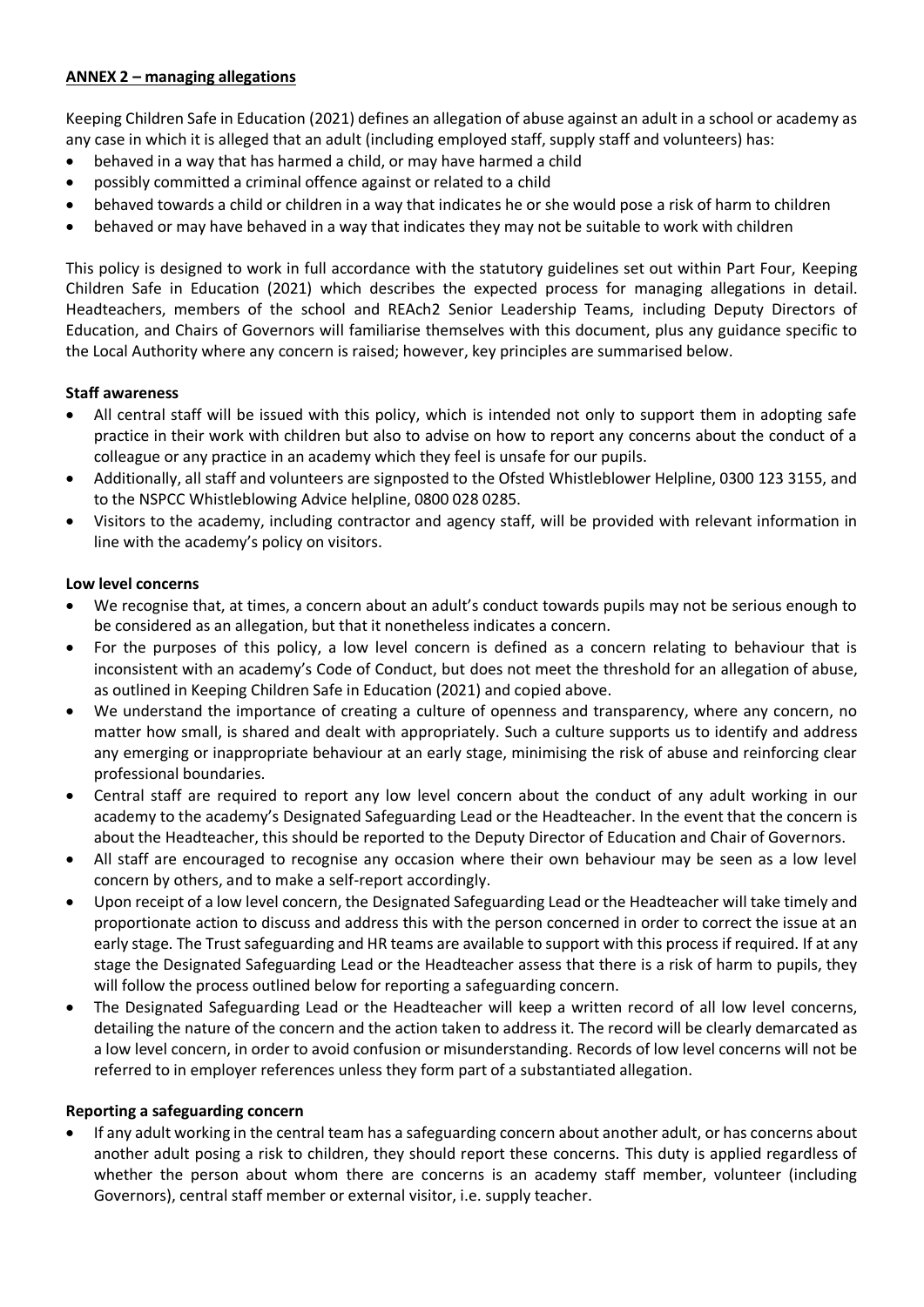- All reports of safeguarding concern about academy staff, an academy volunteer (including Governors) or external visitor must be made directly to the Headteacher. Exceptionally, in the Headteacher's absence, the report may be made to the next senior member of staff who is acting as the Headteacher in their place.
- Where the safeguarding concern relates to the Headteacher, or to the person acting as the Headteacher in the Headteacher's absence, it must be reported to the Deputy Director of Education and to the Chair of Governors. Please see Annex 2 of the academy's safeguarding and child protection policy for the contact details for these individuals.
- All reports of safeguarding concern about a member of the central team must be made initially to the Headteacher of the school where the concern arose (if relevant) and then subsequently to the REAch2 Head of Safeguarding, who, as required, will liaise with the Headteacher concerned. Where the safeguarding concern relates to the Head of Safeguarding, the concern must be reported to the Director of Excellence and Standards.
- If the report of safeguarding concern is made verbally, it must be followed up in writing by the person reporting the concern, as directed by the person to whom the concern has been reported.
- On occasion, we may receive safeguarding concerns from individuals outside of our Trust. In this instance, the person to whom the report is made must share the concern in line with processes outlined above. Safeguarding concerns received from external sources will be responded to in the same way as a concern being received from inside the academy.

## **Referral process**

- The Headteacher, members of school and REAch2 Senior Leadership Teams, including Deputy Directors of Education, and Chairs of Governors will know the name and contact details for the Local Authority Designated Officer (LADO), with whom contact will be made as soon as possible upon receipt of an allegation, and always within one working day.
- If further investigation or action is required, the person referring the concern to the LADO will then be nominated as the 'case manager'.
- In the event of a safeguarding concern being raised about an adult not directly employed by the academy, i.e. a supply teacher, the same process will be followed to contact the LADO. Additionally, the Headteacher will liaise with the individual's employer subsequent to the referral to ensure full cooperation and involvement with any process required to investigate and resolve the concern that has been raised.
- In the event of any referral to LADO being made about a Headteacher or a member of the central team, the REAch2 Head of Safeguarding will be immediately informed.

## **Information sharing**

- When directed to by the LADO, the case manager will inform the accused person of the allegation and will give as much information as possible about its nature. We have a duty of care to our employee/volunteer, and will provide effective support to anyone in this situation, as well as ensuring that the matter is dealt with quickly, fairly and consistently.
- As directed by the LADO, the case manager will also tell the parents of the child or children involved of the allegation (if they are not already aware) and will keep them informed as to the progress and outcome of the process.

## **Managing the situation**

- As directed by the LADO, and in consultation with the REAch2 HR and/or safeguarding teams, we will assess the possible risk posed by the accused individual if they are to continue in their role. This assessment may result in suspension if the risk is considered sufficient and if all suitable alternative options have been considered.
- If an individual who is judged to be unsuitable to work with children resigns or their services cease to be used, we will assess the situation against the published DBS criteria, and, in the case of teachers, Teaching Regulation Agency criteria, and will follow up with a referral to either or both regulatory bodies where necessary. A compromise or settlement agreement will not be used in cases where this would prevent a referral to DBS being made, as to do so could result in a criminal offence and is non-compliant with our legal duty.
- One-off and/or repeated allegations of malicious, false, unfounded or unsubstantiated conduct will not be referred to in employer references.
- Where an allegation has been found to be malicious, we will consider whether to take further action, either via the Behaviour policy (in the case of a pupil) or via discussion with the Police (in the case of a parent or other adult)